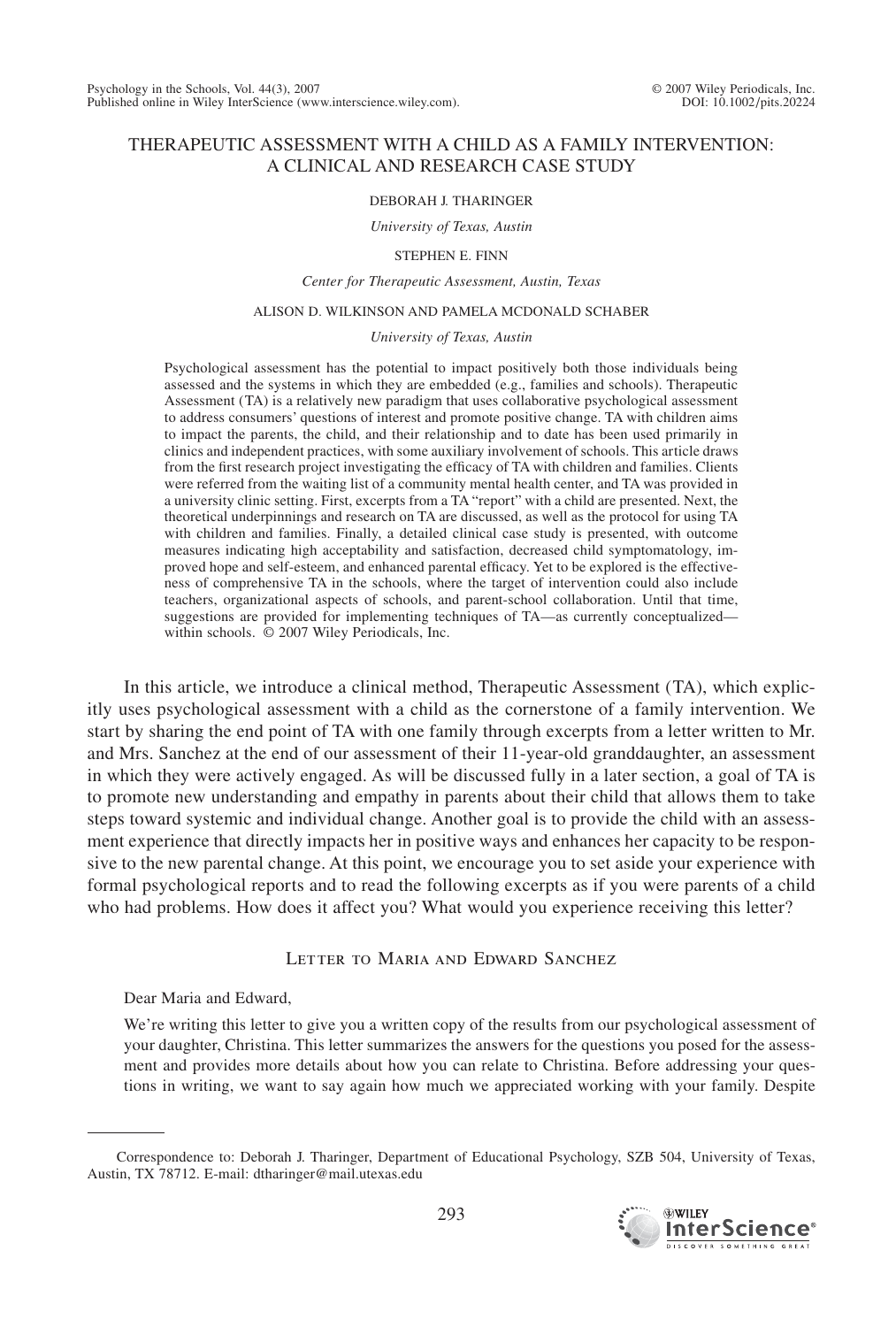everything going on in your lives over the course of the assessment, you managed to make it to the university every Saturday....Maria, you also worked hard watching videos and talking on the phone when your health prevented you from coming. . . . It was clear that you all wanted to be happy as a family and were dedicated to doing whatever would be necessary.

Now, let us turn to your questions.

What exactly is her diagnosis? ADHD? Bipolar? Something else?

As we mentioned in feedback, it does seem that Christina has attention-deficit/hyperactivity disorder (ADHD)—inattentive type. Remember when we were talking about ADHD, we talked about two different types. Some kids who have ADHD just have attention problems; other kids have attention problems and they are hyperactive and impulsive. Kids who are hyperactive and impulsive often cannot sit in their chairs and cannot stop moving. We think that the results from her tests, and the comparison of her behavior with and without medication, indicate that Christina does have ADHD-inattentive type. Her medication does seem to help her focus and pay attention. Next we looked at whether Christina had bipolar disorder or something else. In our feedback we told you that Christina does not seem to have bipolar disorder, but instead may suffer from a mild to moderate form of depression. We think that a lot of your questions can be answered by looking at Christina's behavior as symptoms of depression.

Is she sick, or is she mean?

One thing we know about kids with depression is that their sadness comes out in different ways. Also, depression in children is different from what we see in adults—sometimes it's more difficult to recognize because in addition to feeling sad they may also be irritable and angry, have aggressive outbursts, or be withdrawn. When Christina was here, she seemed more sad and withdrawn. The behavior that you described at home seemed to be more irritable and angry. Even though these two behaviors seem so different, they may both be due to depression.

Remember when we discussed the results from the Rorschach, the inkblot test? Christina's responses to that test are similar to the responses that depressed children give. She scored high on an index that looks at children's problems managing difficult feelings and coping with stress, which means she struggles in that area. Christina also had several other scores indicating that she feels alone, sad, and different. Her self-esteem score was low for her age, indicating she feels badly about herself and might not view herself positively. Another score showed that compared to children her age, she doesn't know how to rely on or turn to other people for emotional comforting or support. (That's why we think it's so hard for her to come to you and talk about her feelings. It's not that she doesn't want to; rather, she doesn't know how.) Remember the story she told right after the inkblots about the man on fire? We think this story is a good example of how Christina feels. She feels scared and helpless, like no one will help her.

Why does she have an attitude? Why is she talking back? Why does she not want to take a bath? And why does Christina have sudden outbursts?

All of these behaviors can be explained by thinking of Christina as depressed. Depression can make children seem irritable, and they may be more likely to talk back and not follow directions. We also talked about why you two are the only ones who see Christina's irritability. We think both of you have done a really good job teaching Christina values and appropriate social behavior. She knows what is expected of her when she is in public and because of this, she seems to work really hard to hold everything together when she is not at home. Then when she comes home, she is like that teapot we talked about. She has been simmering all day and then as soon as she feels comfortable and safe, she boils over. One thing we want to assure you is that her explosions are not because she is an angry or a mean person (and there are scores in psychological testing that would show that—she didn't have them in her protocol) but because she is irritable and doesn't feel good about herself. Remember, she also doesn't know how to turn to people (you) and ask for help managing her feelings.

Why doesn't she share her feelings? Why won't she talk to us about what's wrong?

In Christina's stories and inkblot answers we started to notice something about her. She seems to have a lot of difficulty dealing with emotions. Instead of handling emotions like an 11-year-old, she handles them like a 4-year-old or maybe even a younger child. Remember how we were talking about how she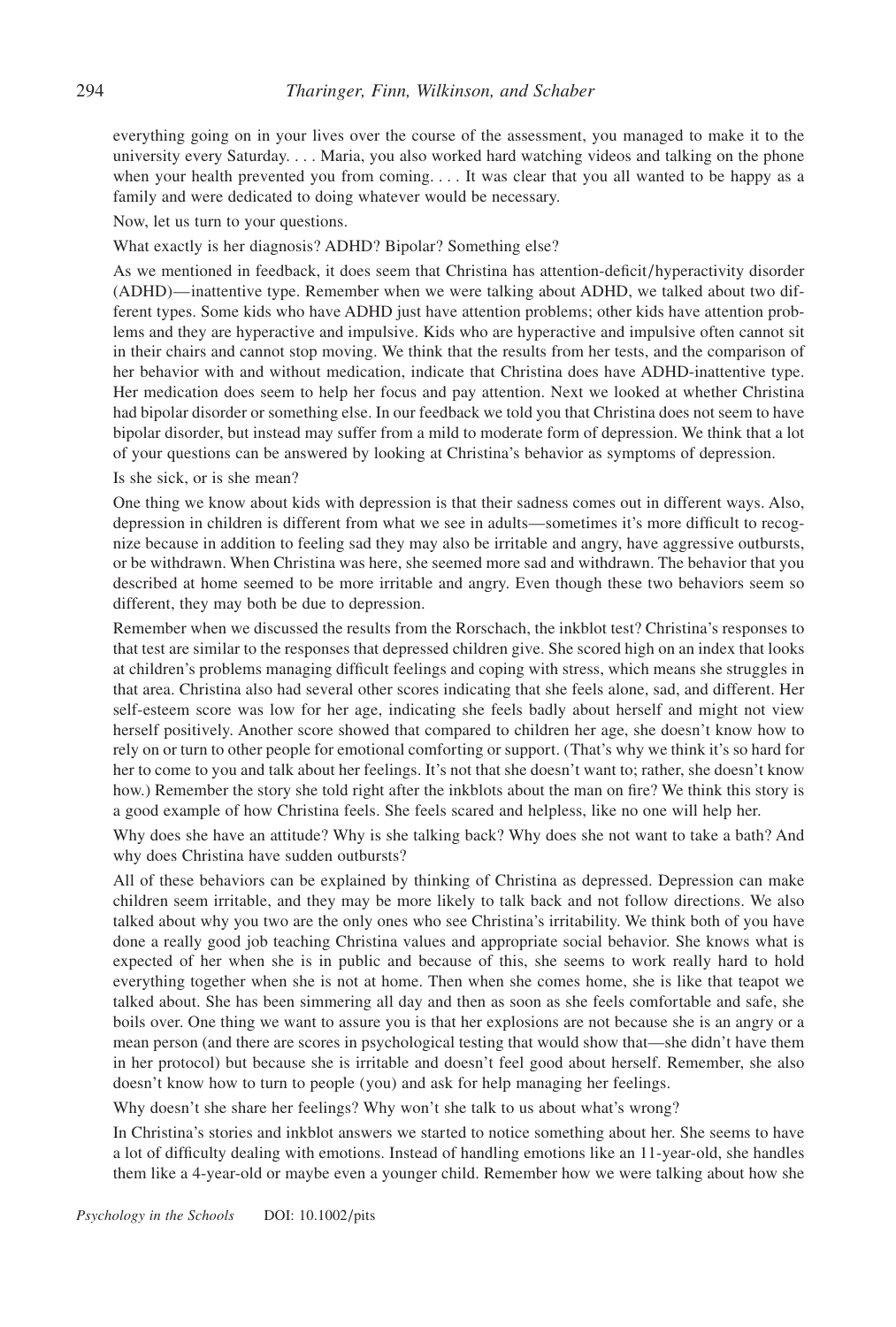is like a light switch? When she is off, she looks more depressed (sad and withdrawn), and when she is on, she looks angry and throws tantrums. In all of Christina's stories, we heard how she much she wants to please both of you and how she feels out of control. Just like you two can't understand why she gets so angry, she seems to feel the same way. Remember when we asked if she could have three wishes, what would they be? One of her wishes was that she wouldn't get so mad when you both ask her to do something. It is as if she can't understand why she gets mad either.

How can we help? How should we react when Christina back talks? Is there something we are doing to make her act this way?

In our discussion, we gave you several suggestions about how you can help Christina. Here is a recap of the things we discussed. First, we talked about playing with her. It was so wonderful for us to watch you having fun as a family in the family session. It is clear that there is a lot of love among you all, and Christina really seemed to glow. We also learned last week that your instincts about how to play with her are right on. It seems like you already tend to do things that play therapists do, like letting Christina make the rules and decide what and how to play.

Second, any other positive times that you all have together as a family will help Christina. This might be going somewhere fun together, doing chores together, or just hanging out at the house. We learned that these times are very important to Christina from the memories that she told us about.

Third, Christina needs lots of praise. We learned that Christina really wants to please you and she loves it when you praise her. We know that you have no problem letting her know when she's done something well, and that's great. The more she can hear that, the better. We also know that sometimes you tend to follow up your praise with a "but"—like "you did a good job cleaning, but you missed a spot." It's only natural for parents to want to help their kids learn to do things better. What we think would work best is if you didn't give her those "buts" when you're telling her she did a good job. Give her praise when she's done a good job at something, and then talk about the "buts" later.

Fourth, giving Christina choices and letting her do things her way will make it more likely that she'll do what you want her to do. This will help avoid the fights. Of course, there are times when you have to make her do things that she doesn't want to do. She can't always have a choice or do things the way she wants. At those times, because she has trouble with feelings and she's already irritable, she might start to blow up. There are some things you can do at these times to keep things from getting worse. The first thing is to try to stay calm yourself. You can still be very firm with her, telling her what you need her to do and what the consequences will be. . . . Edward, this is something you've learned can help with your customers when they get angry. We think it can help Christina, too.

Fifth, at those times when Christina is angry, she is not thinking clearly and she's out of control. Her switch is on, she doesn't really understand what's happening, and she doesn't have a good way to get in control of herself. She is like the man on fire in the story she told, scared and wanting help. To help her get control, you can help her label her feelings. Psychologists call this "being a mirror" because you're just reflecting her feelings back to her. This will help her to be less scared, and it will also help her to grow up emotionally. Sixth, there are things you can do to help Christina when she is out of control. For example, you can suggest something that she can do to calm down. We know that she doesn't have a good way to deal with her feelings. . . . You might tell her to take deep breaths, or punch a pillow. Teaching her things like these will help her to learn to control her feelings, so that she'll have more of a dimmer switch.

Seventh, another thing that we think might be important for Christina is to do some more activities with other children her own age. Edward, you've mentioned that you have been a little sad that Christina isn't participating in sports anymore. It sounds like Christina used to be involved in peer activities like softball and basketball. . . . Kids with depression sometimes don't feel like doing fun things or things that they used to like to do. But we think it would be really nice for you to really encourage her to get involved in some things with other kids her age.

Did Christina's biological mother's drug abuse during pregnancy have an impact on the way Christina acts now?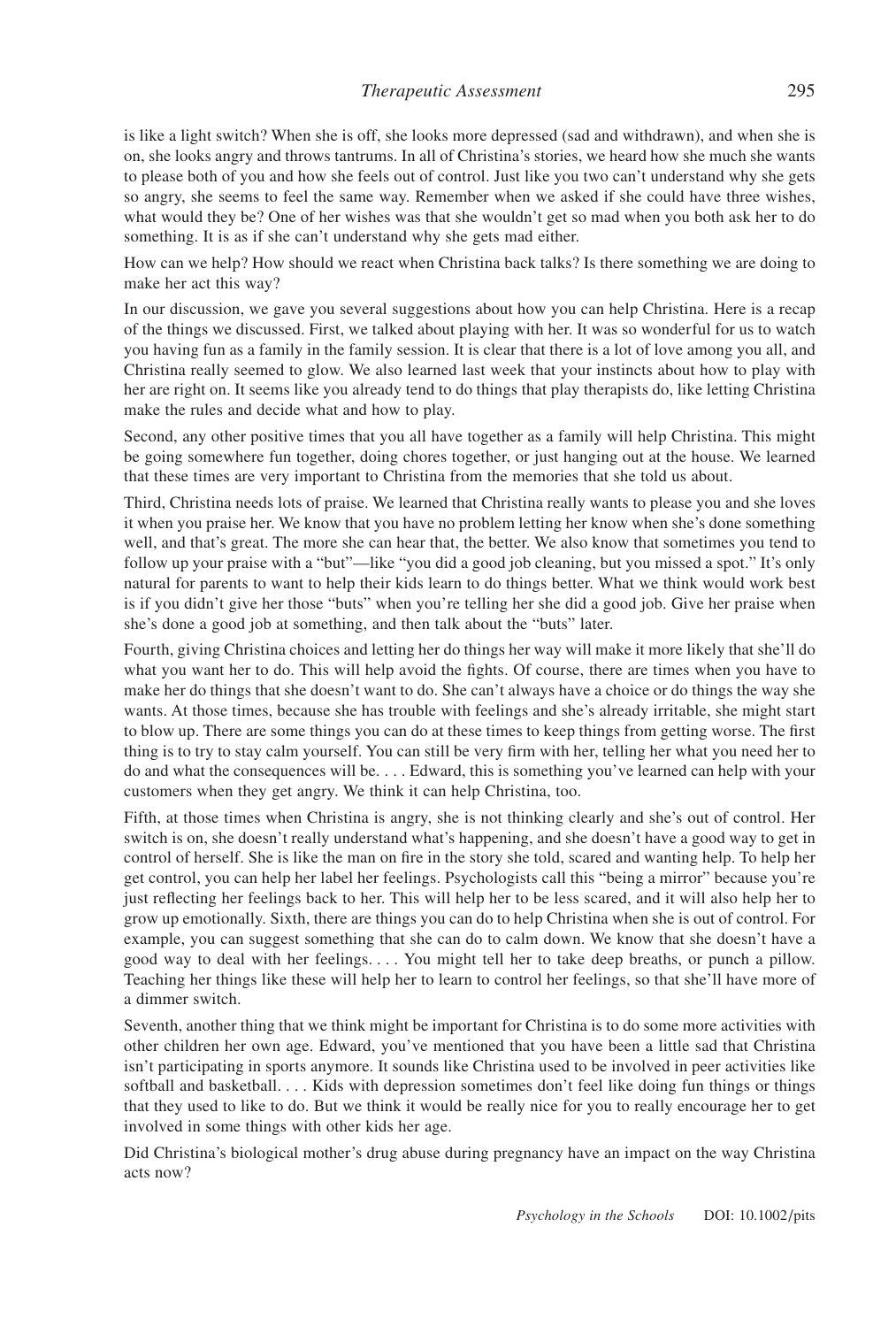First remember that we think that Christina seems to be doing pretty well, considering the drugs she was exposed to. Many times, children who have been exposed to drugs may have problems with their overall cognitive ability, but we didn't see any big red flags for Christina. Overall, her cognitive ability is average to low average. But, as we've talked about, there are some things that Christina struggles with, and it's possible that these things might have something to do with drugs, but it's hard to know.

In closing, we would like to say how much we enjoyed getting to know your whole family. As you now understand, it will take some special parenting skills to help Christina—skills that aren't intuitive and that you haven't had to use for your other children. We think that you're already doing a great job, and that with a little help from [local mental health clinic] you can have the relationship with Christina that you'd like to have. Please don't hesitate to call us if you have any questions about the assessment or this letter.

Sincerely,

Assessment Team and Supervisors

If you have no previous exposure to Therapeutic Assessment (TA) and have been trained in traditional psychological testing and report writing, the preceding letter may startle you or even make you uneasy. (TA does provide a formal report with appended test results if requested; parents typically use it to communicate with other professionals or schools.) Many assessors are concerned by the very idea of writing directly to parents about test results, especially given that such a procedure is not mentioned in well-known assessment textbooks that were used to train generations of clinicians (e.g., Anastasi, 1988; Sattler, 1988; Tallent, 1992). The content in the letter to the Sanchez family also often generates many questions, for example, Is it really advisable to tell parents their child's diagnosis? Is it realistic to expect parents to understand all this detailed information about their child? In addition, many readers may raise concerns about the tone and style of the letter. Why are the assessors so personal? Doesn't the conversational tone make the report less professional? You may have some ideas about how to answer these questions if you were able to read it as we suggested, as a parent of a child who has problems.

Still, you may be left with other questions about the assessment process reflected in this letter: Could it serve as a useful family intervention and positively impact both the parents and the child? And if so, what factors might mediate the changes? We are interested in informing these questions in the Therapeutic Assessment Project (TAP). In the project we are providing Therapeutic Assessments to children and families in a university clinic and studying their efficacy, and possible moderators and mediators of change. The Sanchez family was one of our participating families. All families are referred to us by a local outpatient community mental health center. Typically the referred families are seeking mental health services for their child and, in lieu of the 3-month waiting list; are informed about our study and assessment/intervention service; and, if they are interested and meet the criteria for inclusion, are invited to participate. After the initial contact, a research session is scheduled with a *two-person* Research Team to obtain consent and assent formally and collect the preassessment research data from both the parent and the child. Variables being measured, using a repeated measures design and both quantitative and qualitative methodologies, include baseline functioning (e.g., child symptomatology; child, parent, and family functioning) and possible moderators (e.g., parental symptomatology, resources, severity of child psychopathology).

The next 8 to 10 meetings, detailed in a later section, consist of the TA sessions. In these sessions, the child and family work with a two-member Assessment Team (AT), advanced school psychology doctoral graduate students, supervised by a licensed psychologist. After each TA session, the parents and child work with the Research Team to complete several measures of hypothesized mediators (e.g., alliance, positive and negative affect, weekly stressors/buffers). Upon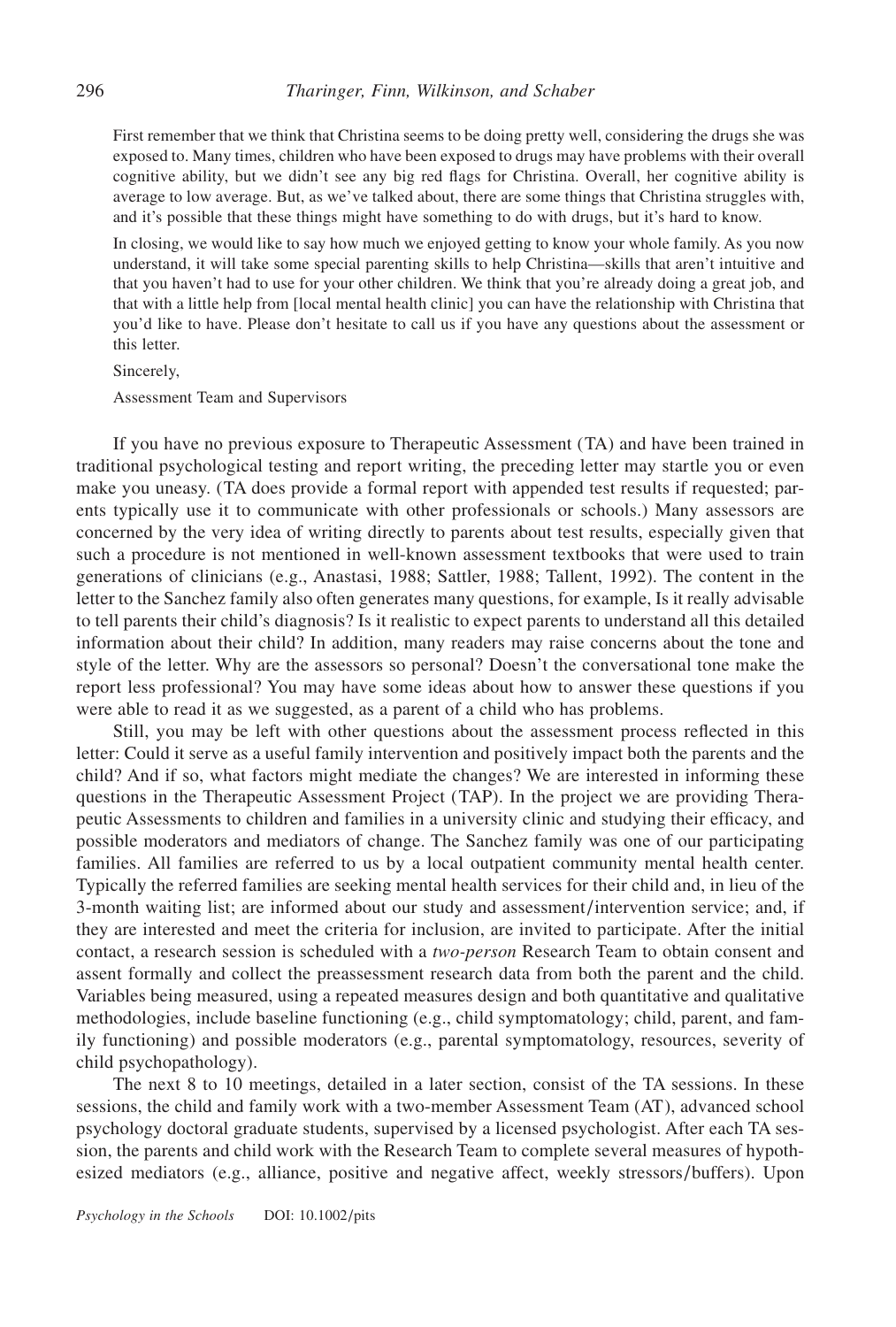completion of the TA, the family meets again with the Research Team to complete follow-up measures of functioning, several measures of consumer satisfaction and acceptability, and a research interview for parents on their process and attributions. We return later to address the questions about the provision, efficacy, and intervention potential of TA with children. But for now we will orient you to the unique conceptual model underlying TA, as well as to its potential as a powerful intervention.

## Therapeutic Assessment

### *Background*

TA is a semistructured form of collaborative/individualized assessment developed by Finn and his colleagues (Finn, 1996, 1997, 2003; Finn & Kamphuis, 2006; Finn & Tonsager, 1997, 2002). TA is highly related to the work of Fischer (1985/1994), Handler (2007), and Purves (2002), all of whom developed their models of collaborative assessment independently but subsequently influenced and were influenced by TA. TA also bears strong similarities to Dynamic Assessment (Palinscar, Brown, & Campione, 1994), in which individualized interventions are integrated into psychoeducational assessments to determine the causes of and possible ways to address an individual's learning difficulties. Although TA can be used with all types of psychological assessments—cognitive, learning, neuropsychological, and personality—most of what has been published to date concerns personality assessment with adults. The TAs provided in the TAP, 12 to date, have been comprehensive and addressed two or more of the domains mentioned. A unifying feature across cases has been the integration of findings within the history and current life context of the family, organized according to the questions asked by the parents and child at the beginning of the assessment.

## *Principles and Goals*

Like other forms of collaborative assessment, the principles of TA are rooted in intersubjective, phenomenological, and interpersonal theories of human behavior (Finn, 2002). Interpretation and inference involve an integration of nomothetic and idiographic methods. Data are interpreted in the context of the reason for the assessment and the client's relationship with the assessor. The tests and methods used are an opportunity for the client to communicate with the assessor, and responses reflect the quality of the developing relationship. Assessors use clients' test responses and descriptions of their test experiences to "get in their shoes" and empathically comprehend their experiences and perspectives. In addition, the assessor's experience, affect, and countertransference reactions are essential pieces of information and are understood to illuminate potentially important case dynamics and to contain bias in interpretation and communication about the findings (Fowler, 1998; Handler & Meyer, 1998; Smith, 1998). When TA is implemented in schools, the organizational and systemic features will also be grist for the mill.

TA originally differed from other forms of collaborative assessment in its explicit goal of leaving clients positively changed at the end of an assessment. This goal is achieved through an ongoing focused dialogue between clients and assessors, which can lead to the "coauthoring" of a "new story" about the clients, their strengths, their significant relationships, and their problems in living. By providing an experience of empathic attunement and accurate mirroring, assessors help support clients in grasping and assimilating these new conceptualizations and in trying out next steps in their growth process (Finn & Tonsager, 1997, 2002). And although the techniques used in Therapeutic Assessment are drawn from a number of different interventional approaches, one strong underpinning is *collaborative empiricism* as practiced in cognitive-behavioral therapy. In this approach the clinician and client work together to set up different "experiments" to test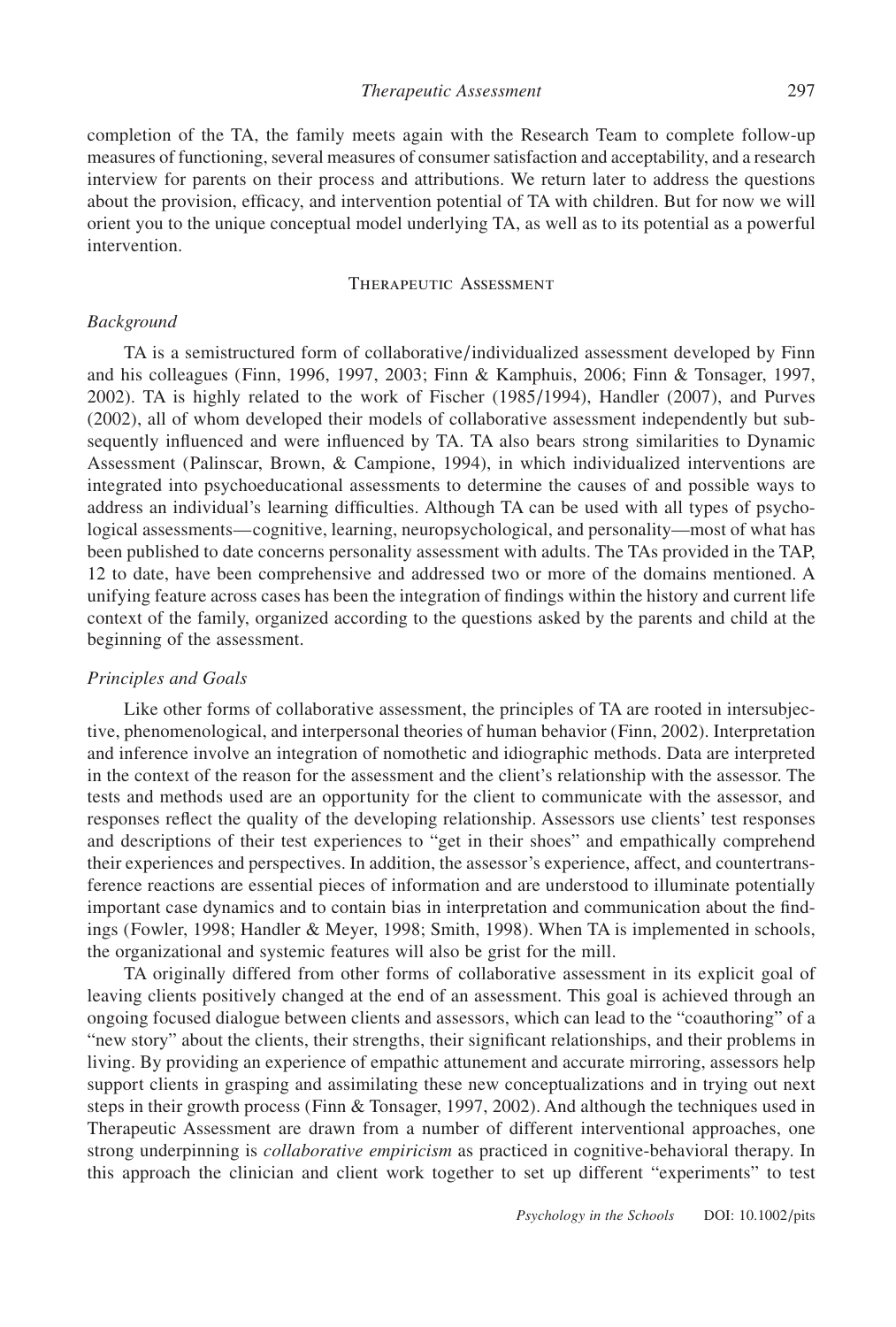mutually generated theories about why the client has certain problems in living and what will ameliorate them (Beck, 1995). In Therapeutic Assessment, as contrasted with cognitive therapy, these "experiments" often make use of results from psychological tests. This practice is similar to that of the use of dynamic assessment in the schools and may facilitate the entry of TA as intervention into the schools.

### *Research on Collaborative and Therapeutic Assessment*

To date, controlled research on TA has concerned itself exclusively with adult clients. Studies by Finn and Tonsager (1992) and Newman and Greenway (1997) documented positive treatment effects of TA with adults, including decreased symptomatology and greater self-esteem and hopefulness. Ackerman, Hilsenroth, Baity, and Blagys (2000) found that after TA, adult clients were more likely to complete recommended treatment and felt a stronger alliance with their assessor than clients who received a traditional psychological assessment. Hilsenroth, Peters, and Ackerman (2004) replicated this finding and showed that the positive benefits extended to the alliance clients developed with their therapists in subsequent treatment.

In addition, there are now a number of published case studies illustrating the clinical effectiveness of TA. Finn (1996, 2003) and Finn and Kamphuis (2006, in press) have provided detailed adult case illustrations containing verbatim transcripts from the clinical sessions. DuBose (2002); Fischer (1985/1994); Fulmer, Cohen, and Monaco (1985); Handler (2007); Michel (2002); Mutchnick and Handler (2002); Pollack (1988); Purves (2002); and Quirk, Strosahl, Kreilkamp, and Erdberg (1995) have published clinical case studies of collaborative assessment with children or adolescents. In most of these, parents report gaining a better understanding of their children's problems and feeling more effective in their parenting and in pursuing of appropriate services, whereas children have shown decreased behavioral problems and improved mood, social functioning, and school adjustment. Our TAP is the first systematic research study we are aware of that examines TA with children and families.

## *TA With Children and Families.*

TA with preadolescent children is conceived of primarily as a short-term family systems intervention (Finn, 1997), an idea first espoused by Fulmer and associates (1985) and Ziffer (1985). Its primary goal is to help parents and other adult caregivers understand and become more empathic to their children and to guide those adults in shifting their interactions with children in ways that will foster ongoing development in the child and family and successful adaptation. TA's methods are likely to be appropriate for challenging, multiproblem situations, with children who are especially difficult to understand or families whose own projections or psychological difficulties make them unable to perceive accurately and respond appropriately to their children.

If this assumption is empirically validated, there may be support for utilizing TA in the schools for these types of children/families and for other children when teachers may be struggling to sustain appropriate interventions.

TA with children typically involves 8 to 10 sessions that take place over a 2- to 3-month period. Instruments and methods used include interviews to construct assessment questions and obtain developmental and family history; observations of the child, parents, and family; standardized psychoeducational and neuropsychological measures; behavior rating scales completed by parents and teachers; self-report personality and psychopathology measures; performance-based personality and psychopathology measures, including human figure drawings (Tharinger & Roberts, in press), individually crafted sentence completion tests, stories told to apperception cards, and the Rorschach; extended and creative inquiry to test responses; structured and unstructured play; family sessions; and assessor countertransference reactions to the child, parents, and family.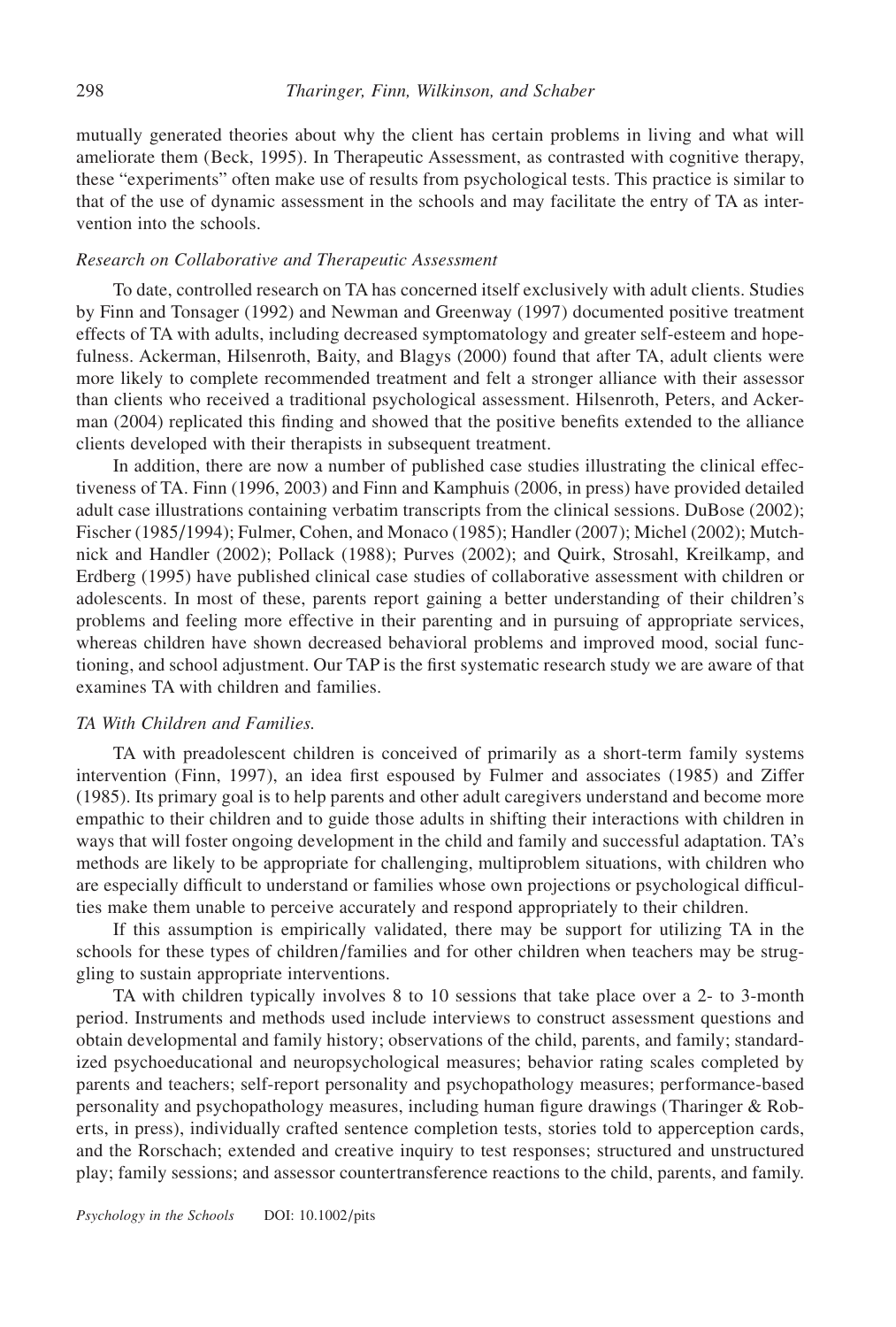Specific measures and methods are chosen on the basis of the assessment questions that are being addressed.

School personnel may be involved in the assessment and feedback if a child's problems occur in that context, are raised in the parents' assessment questions, and the parents give their permission. For example, the child may be observed at school, teachers may be interviewed and asked to complete measures of behavioral functioning, and teachers may be provided with feedback at the completion of the TA. If parents have assessment questions that involve the way their own behavior or personality may impact their child, they are invited to take and receive feedback on any of a variety of psychological tests, such as the Minnesota Multiphasic Personality Inventory (MMPI-2). This feedback typically focuses on ways aspects of the parents' personality and parenting style may be contributing to their challenges with their child. Although this practice is less likely to be included in school-based TA, there may be other ways to help parents (and potentially teachers) understand their contributions to their children's struggles.

A unique and controversial feature of TA with children that likely strengthens its intervention potential involves inviting parents to observe all or some of their child's testing sessions. As mentioned earlier, inviting the parents is in the spirit of collaborative empiricism as practiced in cognitive-behavioral therapy (Beck, 1995). In clinical practice, parents often sit in the corner of the office to observe and then discuss their observations and reactions with the assessor after the session. In the TA protocol used in our research project (TAP), detailed later, parents with the child's awareness observe their child's sessions behind a one-way mirror accompanied by a member of the AT who is available to interact with the parents throughout their observations. Typically the parents and both members of the AT meet together to discuss the session at the end. This experience suggests that family psychoeducation and social learning theory are likely strong components of the potential change process of TA. The practice of inviting parents to observe their child's testing sessions may raise concerns for some assessment professions, as test security may be compromised to some extent. However, parents only view the testing materials briefly, and they do not take the tests themselves. Others may be concerned about the willingness of children to disclose with their parents observing. We have found in TAP that most of the preadolescent children not only are willing to disclose, but with the strong alliance with the AT member, use it as an opportunity to communicate to their parents through some of the tests and methods. In addition, many of the parents in TAP have indicated that the observation piece was one of the most central aspects of their gaining a new understanding of their child. However, there are likely children who will not be comfortable or feel safe with this setup. In this case, it may be that TA is not indicated or that the assessor will need to work more intensely with the parents outside the observational context.

## Protocol for TA With Children: Working With the Sanchez Family

The steps used in the TA clinical protocol used in TAP are described and illustrated with the intervention with the Sanchez family. When appropriate, we share excerpts from the case notes kept by the two AT members.

## *Step 1: The Initial Phone Contact*

*Description.* TA posits that an assessment begins with the first client contact. In TAP, a member of the AT calls and discusses our procedures with parents who have expressed interest in being referred for an assessment. The assessor addresses any concerns or questions parents may have and asks about the major issues troubling the parents and child. Parents are then mailed detailed written information about the project, the beginning of informed consent. A team member then calls several days later to schedule an initial meeting.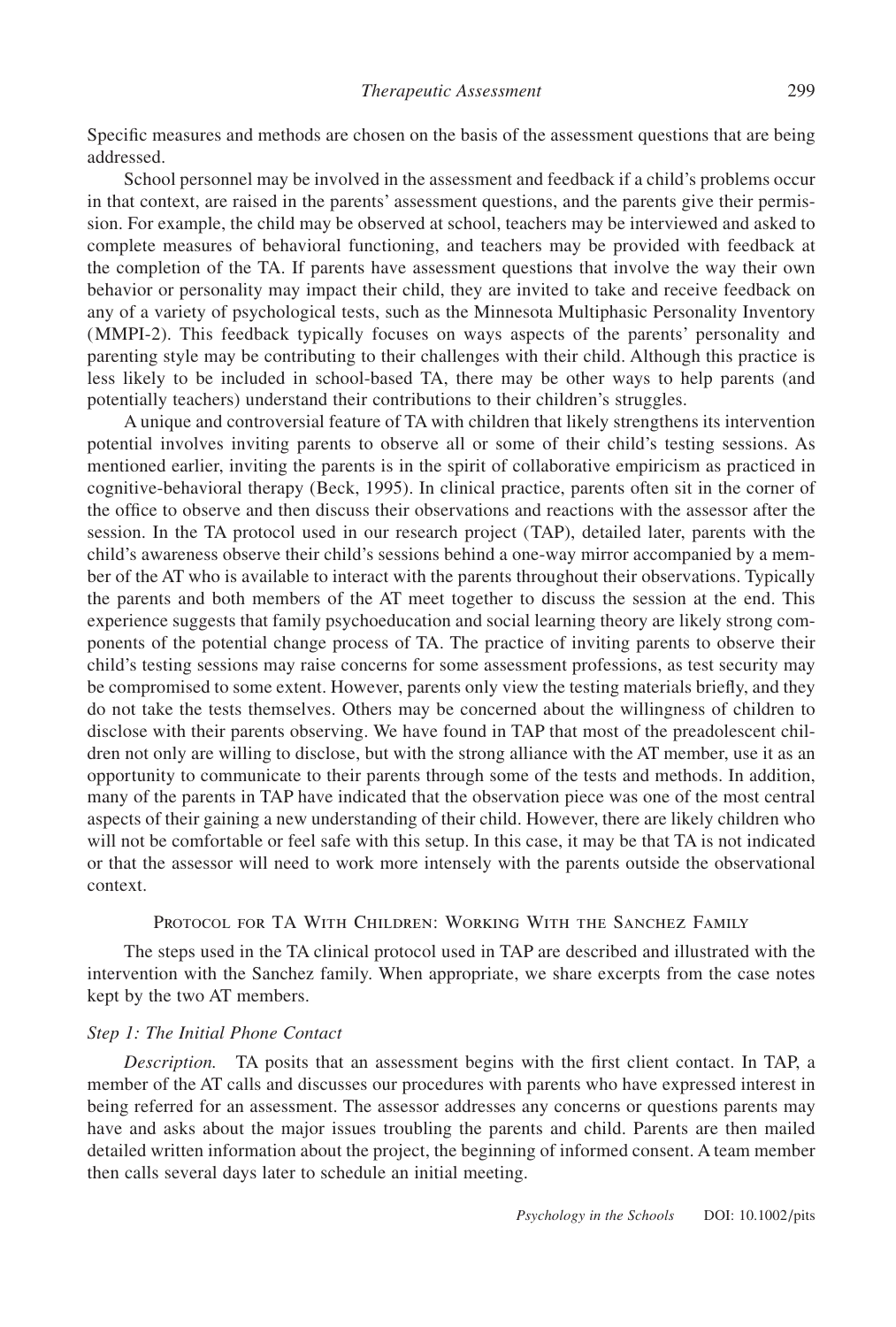*Case example.* Mr. and Mrs. Sanchez were referred to TAP by a local child guidance center. They sought help in raising their 11-year-old granddaughter, Christina, of whom they had custody since she was an infant. Their daughter, Christina's biological mother, was not able to care for her adequately. Apparently Mr. and Mrs. Sanchez sought services from the local child guidance center as they were struggling with persuading Christina to follow household rules and with her angry outbursts, which at times were quite disruptive. [In referring to Mr. And Mrs. Sanchez, we will use the terms *parents* and *mother and father*, as that is the the child referred to them.] We contacted Mrs. Sanchez by phone, and she indicated an interest in having her family participate. We set up a schedule for the research and TA sessions.

### *Step 2: The Initial Meeting With Parents*

*Description.* In the first meeting with the parents the AT verbally reviews the procedures of assessment and answers questions from parents. The team begins to explore the parents' goals for the assessment and construct individualized assessment questions that capture the concerns, puzzlements, and challenges the parents have about their child and family. Background information is obtained to inform the context for each assessment question. Finally, the team coaches the parents on preparing their child for his or her first session.

*Case example.* Case notes from AT member 1: "The Sanchezes started right away telling us about the problems they have with Christina. They were good about forming questions and we have a good start at understanding Christina's developmental history, as well as the family's. [Note: The assessment questions were contained in the earlier letter.] It seemed like Christina is scapegoated but at the end they talked about wanting to know if there was something they were doing to make it worse or if there was something they could do to help. I felt like they love Christina but they're in a stuck place. Christina sounds like she has been a difficult child to parent, and they don't know what to do."

### *Step 3: The Initial Meeting With Child and Parents*

*Description.* This session begins with a brief check-in between the parents and the AT to answer any additional questions and see how the week has gone. The child is then invited in and the parents introduce the child to the AT, who explain the process of the assessment and verify that the child understands the reasons for the assessment and is willing to participate. The parents are asked to share an assessment question or two that they hope the assessment process will be able to answer, and the child is encouraged to come up with his or her own assessment questions, which are then explored. Afterward the parents depart with one of the AT members to observe behind a one-way mirror. The child and other AT member continue their conversation about the assessment process and follow up on any additional thoughts the child has about what he or she would like to learn about self and family through the assessment. The child is invited to engage in a nonthreatening assessment task (typically, human figure drawings) and to engage in free play. Behind the mirror the parents have the opportunity to share observations of their child and the process and to ask further questions. After completion of the session with the child, the parents and both members of the AT meet to share impressions and observations.

*Case example.* Case notes from AT member 1:

During the check-in, the parents took a long time because they seemed to want to tell us several stories about Christina having done something bad. Christina came in next and she didn't talk. The parents did talk about how they wanted to know what they were doing wrong too, but all in reference to her bad behavior. When I was in the room with just Christina I decided to start the drawings right away because I was worried she wouldn't talk much. She seemed to open up and talk more as we went. I found myself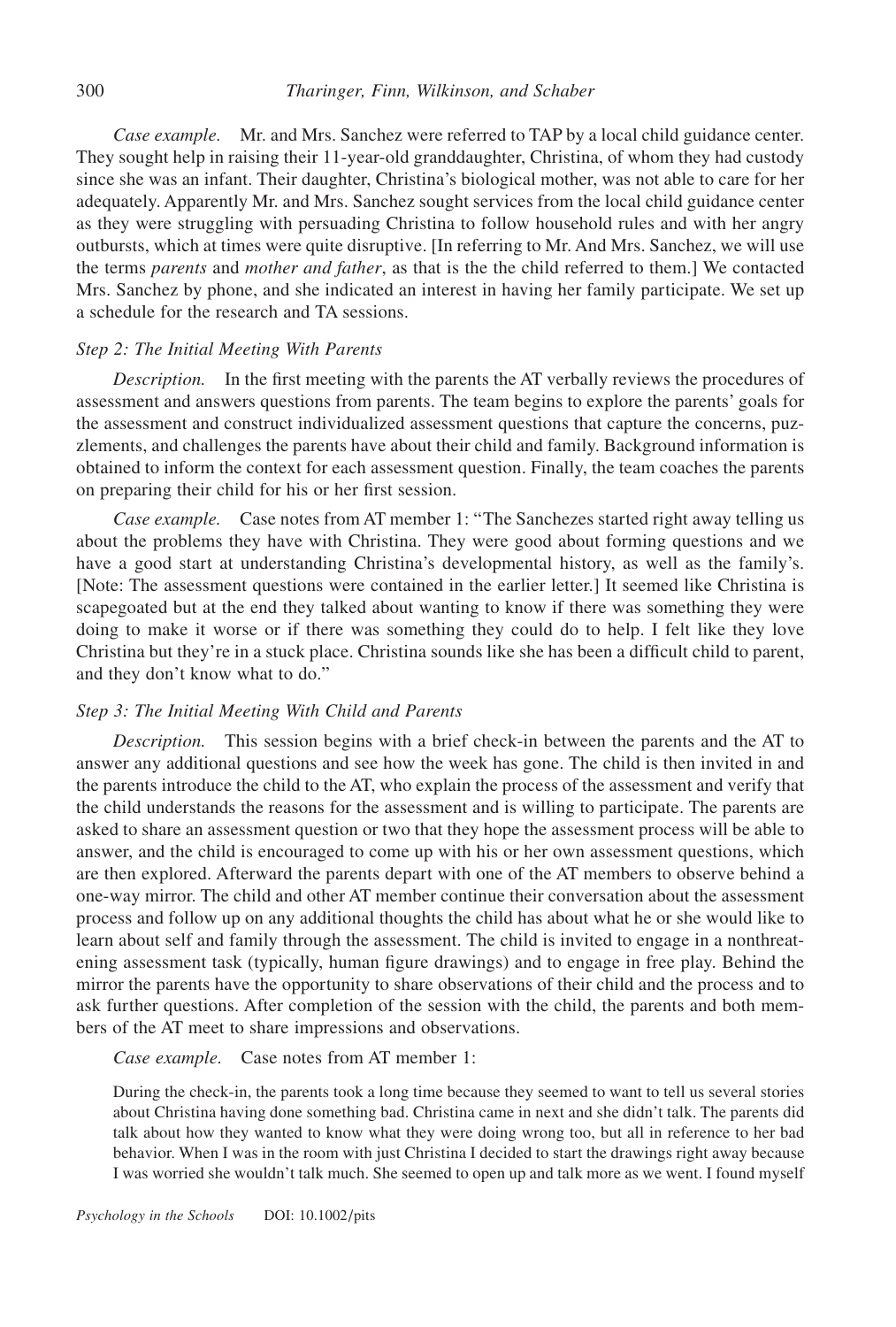feeling very protective of her. I think it's because of how quiet she is, so I find myself wanting to anticipate her needs. She was thoughtful and careful doing the drawings, and spent a lot of time on them. During free play, she made food out of Play-Doh.

## Case notes from AT member 2:

Behind the mirror, the parents watched Christina and paid attention to her drawings. They didn't talk much. Mom mentioned that Christina usually draws stick figures and she thinks Christina draws on about a second grade level. She said that she is always telling Christina to draw real people and tries to show her how, but she never listens. I pointed out how she seemed to be drawing real people now and what did she think was different? She didn't know. Mom was really surprised about how good her drawings were. She said that when Christina shows her pictures, mom usually says good, but then starts slipping in suggestions on how to make it better. She said that Christina acts like she is afraid to show her, but then she shows her. I commented that it really seemed like Christina wanted her approval. Both parents commented that they really liked being behind the mirror and enjoyed watching Christina.

# *Step 4: Contact With Collateral Sources*

*Description.* Early in the assessment, the AT contacts professionals identified by parents as having information relevant to their questions about the child, and for whom the parents have signed releases of information. Such sources typically include school and medical professionals. Records may be obtained, rating scales may be requested, interviews may be conducted, and a school-based observation may be scheduled.

*Case example.* In Christina's case, there were no assessment questions that involved her learning or behavior at school, and no medical concerns. However, of note was the parents' description of how teachers reported Christina's good behavior at school; the parents had a hard time accepting it as possible.

## *Step 5: Standardized Testing of Child*

*Description.* At this step the child is given standardized psychological tests that are likely to yield information relevant to the parents' and child's questions for assessment. Four or five sessions are common. After standardized administration, "extended inquiries" and discussion are often used to help illuminate the child's test responses and experience. The parents are invited to observe testing sessions and to offer comments during and after sessions with the AT members. The assessor emotionally supports the parents as they reach new understandings or are confirmed in their existing understandings. Finally, the assessor ascertains parental readiness and resources for change, thus informing the family intervention and feedback plans that will be utilized in subsequent sessions that involve the parents.

*Case example.* In the first testing session Christina participated in the Wechsler Intelligence Scale for Children-IV (WISC-IV) and then a period of free play. In her case notes, AT member 1 noted that Christina was still withdrawn but seemed to be warming up. In the free play, Christina once again made food from Play-Doh, and the team member noted that Christina seemed like a much younger child, and that she felt protective toward Christina. The clinician wondered whether part of her experience was in response to the criticalness of the parents when they were talking about Christina. The parents continued to complain a great deal about her behavior, although they did say that Christina already seemed to be improving as a result of the assessment.

The next three testing sessions were conducted with just Mr. Sanchez observing, as Mrs. Sanchez had experienced a minor stroke and was home recuperating. The AT sent her the videotapes from the missed sessions and one member followed up with her by phone. In these testing sessions Christina repeated several subtests of the WISC-IV off medication, neuropsychological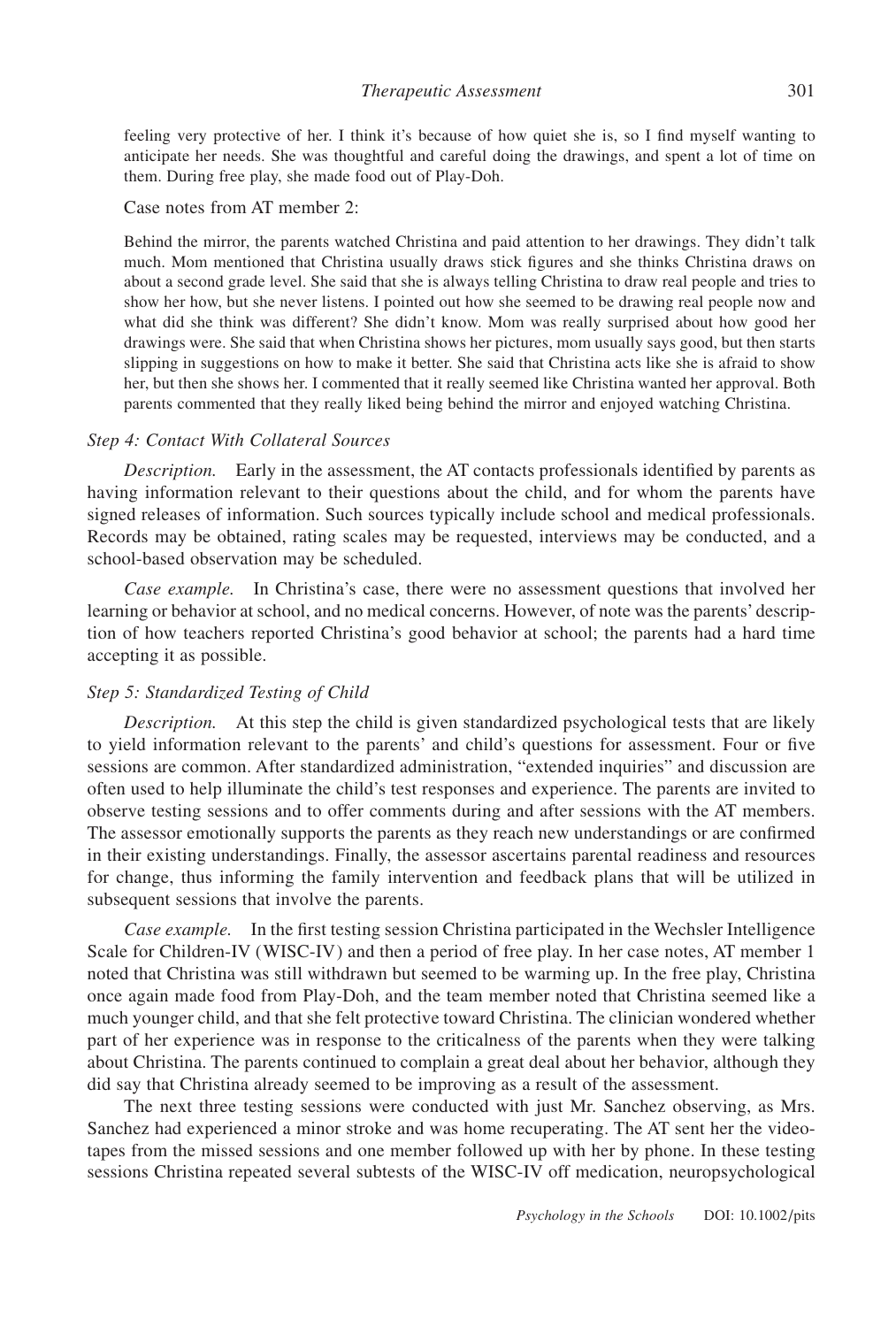measures, the Achenbach Child Behavior Checklist (CBCL) Youth Self Report, a case-specific sentence completion task, and the Rorschach, including an extended inquiry. The Early Memories Procedure and selected cards from the Thematic Apperception Test (TAT), Roberts Apperception Test, and Family Apperception Test were administered in the fifth testing session, and Mrs. Sanchez was able to attend and observe. Free play was invited at the end of each of these sessions.

Interpretations of the findings gained through these testing sessions are provided in the letter to the parents that began this article. However, because depression, attachment, and emotion management difficulties were so prominent in our case conceptualization, we provide the following Rorschach scores (Comprehensive System; Exner, 2002) for readers who are familiar with this instrument: *DEPI* = 5, *CDI* = 4, *FC*:  $CF + C = 2/3$ , *Pure C* = 1, *COP* = 1, *Pure H* = 1, *Isolate/R* = .43. After the standardized administration of the Rorschach, Christina seemed so engaged that an extended inquiry (Handler, 2007) was utilized. Christina provided the following story to her response about an animal blowing fire (Card II response: "an animal blowing fire").

ASSESSOR: What would he say if he could talk?

CHRISTINA: Help, could somebody come and help put out this fire that's on me!

A: What kind of help does he need?

C: Somebody to get some water to help put it out.

A: What if I came with some water and put it on him, so his fire went out?

C: He'd say thank you. . . .

A: How does he feel, now that the fire's out?

C: Happy that somebody was gonna save his life!

A: How did he feel when he was on fire?

C: Hot, and scared, he thought no one could hear him or see him and he was gonna die.

A: Wow, that would be really scary!

In her notes, AT member 1 wrote the following: "I felt like she was telling me how she feels when she has her tantrums (blowing fire), but she really feels scared, like no one will hear her, like she's going to die. What saddened me the most was that I felt this was pretty clear but it would probably be lost on the parents. The feelings I had toward the parents at that point (angry, helpless, like I wouldn't be understood), that's probably just how Christina feels. However, the following week when I read Mrs. Sanchez the extended inquiry to the Rorschach, she seemed to get that Christina was talking about herself."

## *Step 6: Parent Ratings of Child (and Standardized Testing of Parents)*

*Description.* At this step, which typically occurs a few weeks into the TA, the parents are asked to complete a comprehensive child behavior checklist, which will be useful for answering the assessment questions and for elucidating differences in parents' perceptions of their child. In addition, parents may be asked to chart specific child behaviors at home. And finally, parents who have questions about how their own personalities or emotional states are affecting their child are invited to be assessed, for example, by completing a personality test, such as the MMPI-2. In these instances, feedback about parent testing is integrated with feedback about the child's test results—at the end of the assessment.

*Case example.* Mrs. Sanchez completed the CBCL, in which she indicated clinically significant internalizing and externalizing behavioral difficulties for Christina. The Sanchezes did not complete any testing themselves, as the AT felt that, in light of their strong view of Christina as the problem, the request to complete tests to understand their own contributions to Christina's behavior would be experienced as disrespectful and they would not be able to incorporate the feedback.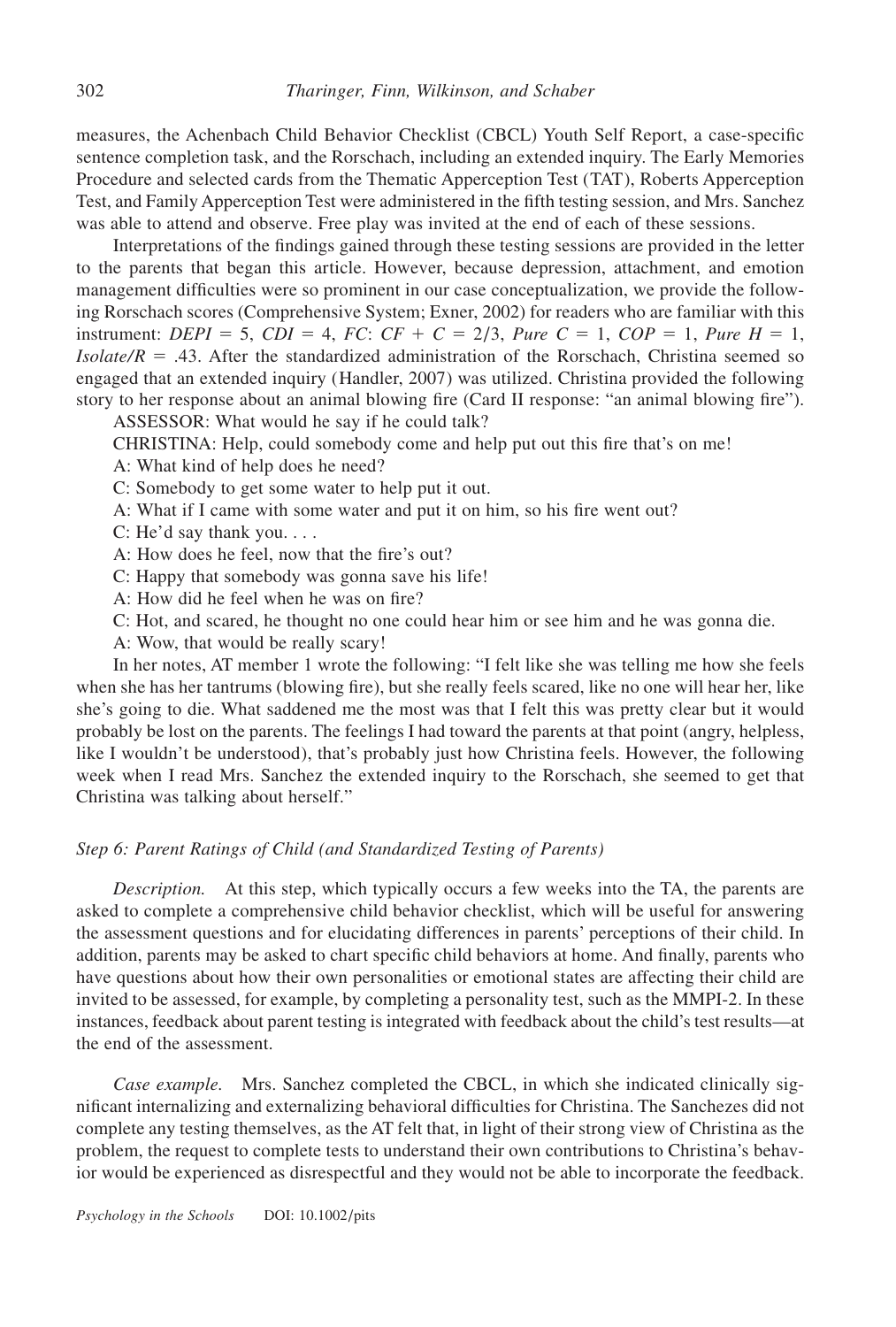## *Step 7: Discussions With Parents During and After Testing Sessions*

*Description.* At this step, brief meetings are held between the AT and the parents during and after each child testing session to share observations, collect further background information, and begin to discuss initial assessment findings.

*Case example.* As illustrated earlier, the Sanchezes were active observers during Christina's testing sessions, and when Mrs. Sanchez could not attend sessions, an AT member talked to her by phone after she observed sessions on videotape. As the relationship between the family and the AT deepened, Mr. and Mrs. Sanchez also began to reveal information about their own struggles as children and about their own upbringing. Both had experienced extremely difficult lives and had been shamed by family members or faced discrimination because of their ethnic backgrounds. It seemed that each struggled to feel "good" and had guilt about the ways Christina's mother had failed her. This information was key to helping the AT begin to understand why Mr. and Mrs. Sanchez seemed so critical and unempathic toward Christina.

## *Step 8: Tentative Case Formulation and Planning of Final Steps in Intervention*

*Description.* Typically, at this point in TA it is possible to create—on the basis of the observations, testing, and discussions that have already occurred—a tentative understanding of the child and family dynamics, the factors maintaining the child and family problems in living, and what might need to shift for the family to relate to each other more successfully. This formulation guides the final steps in the TA and is tested and revised through those steps.

*Case example.* As detailed in the letter to the parents with which we began, the observations and test results for Christina strongly suggested that she was struggling with multiple developmental and emotional deficits. Her test results and our observations showed signs of insecure attachment and poor emotion management skills, along with depression, anxiety, low self-esteem, and limited coping resources. She also had difficulties paying attention, which seemed possibly related to ADHD but were perhaps compounded by her depression and inner emotional turmoil. Mr. and Mrs. Sanchez had started the assessment with very little empathy for Christina, seeing all her behavioral difficulties as signs of her being "mean" and "disrespectful." Because of their own struggles to maintain self-esteem, they were firmly attached to a view of themselves as "good parents" who "did things right," which led them to respond to Christina in ways that increased her depression, anxiety, and fear of rejection. This view of themselves was so strongly held that the AT experienced great difficulty in attempting to lead them away from seeing Christina as the sole problem and toward a more systemic understanding.

Our goals for the remaining parts of the assessment were (1) to increase the Sanchezes' empathy for Christina and to help them not take her anger and disobedience so personally, while still supporting their view of themselves as "good parents"; (2) to help Mr. and Mrs. Sanchez weave a new "story" about Christina that would lead them to respond more positively and appropriately to her; (3) to give the family some experiences of positive interactions, which would yield hope and increase motivation for different ways of being with each other; and (4) to support all of them emotionally as they "tried out" these new ways of being.

### *Step 9: Family Intervention Session*

*Description.* In TA, a family session often follows the observed child testing sessions and is designed to help the family explore one or more of their questions posed at the beginning of the assessment. Generally the AT structures the family session to help the family "discover" some of the assessment findings that have begun to emerge through the earlier sessions. The goal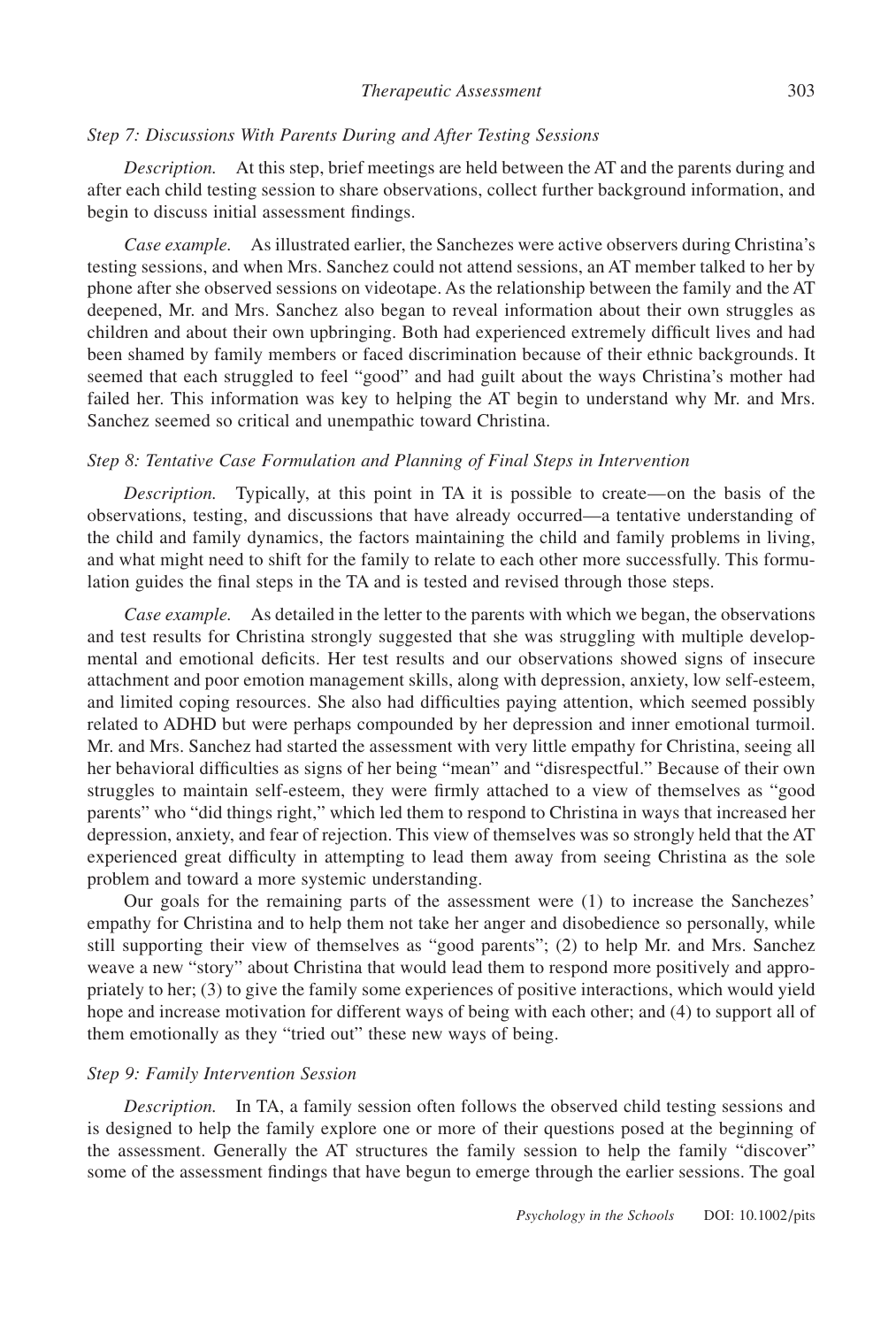is to select a finding that one wants the family to experience that may be challenging or difficult for them.

*Case example.* In this session, the AT first asked the family to play a board game together ("Sorry"); they were surprised and encouraged by how well it went and how much fun the family seemed to have together! Christina lit up as the game progressed and did not want to leave; the parents were lighthearted and teasing and said that they really enjoyed it also. After Christina left the room, the clinicians explained that they had been trying to set up a positive interaction—to help counteract all the recent negative ones between Christina and her parents. They also explained that Christina had reported many positive early memories of the family's doing things together. The team then praised the parents for things they did instinctively—for example, letting Christina have some control during the game. They explained how this tactic would help prevent power struggles and could help Christina accept other areas of her life in which she needed to accept direction. The parents seemed to understand and left the session promising to play more games with Christina at home.

## *Step 10: Summary and Discussion Session With Parents*

*Description.* At this step, the AT and parents meet to summarize and discuss results of the assessment and the relevance to the initial questions presented collaboratively. Effective feedback, characterized by empathic understanding, relevance, clarity, and respect, maximizes the probability of beneficial effects and further successful intervention (Pollack, 1988). Parents are asked to confirm, disconfirm, or modify each assessment finding as it is presented, rather than accepting it as "absolute truth." Research has shown that clients are more impacted by assessment feedback that is presented in an interactive format as opposed to a format in which they are passive listeners (Hanson, Claiborn, & Kerr, 1997).

Thorough preparation for the summary/discussion session is required and involves the integration and interpretation of the assessment findings as applied to the assessment questions. An extensive outline summarizing the findings and reviewing the recommendations is prepared. The outline forms the basis for the letter that subsequently will be sent to the parents. The final step involves drafting a fable for the child that the parents will be asked to review and revise, if they desire, before presenting it to the child. This consideration allows the parents to continue as collaborators and assures that they are on board with family support that may be implied in the fable for the child.

In the feedback/discussion session with the parents, the AT follows the developed plan, yet remains flexible and accepts and responds to parents' comments, additions, and disagreements, which are subsequently incorporated into the letter for the parents. The parents are encouraged to contact the AT with subsequent questions and reactions and are reminded that they will be sent a summary letter within a few weeks. Plans are discussed for the child feedback session, which usually occurs the following week.

*Case example.* Case notes from the AT: "Hooray! Things went really well! The parents were receptive to everything. They really got the depression piece. I think they were relieved to know that she's not a bad kid, that she has a good prognosis, and that they can do some things that can help. We learned that their son is schizophrenic, and they were afraid that Christina might be seriously mentally ill. When I read the story to them, they said, 'It's us!' I can't think of a better compliment!! Mrs. Sanchez even teared up at the end when she talked about how we had helped them. I think they felt that we understood them and had listened to them. I feel hopeful about them and I think they can make some progress because they seemed to understand and be willing to adopt our recommendations."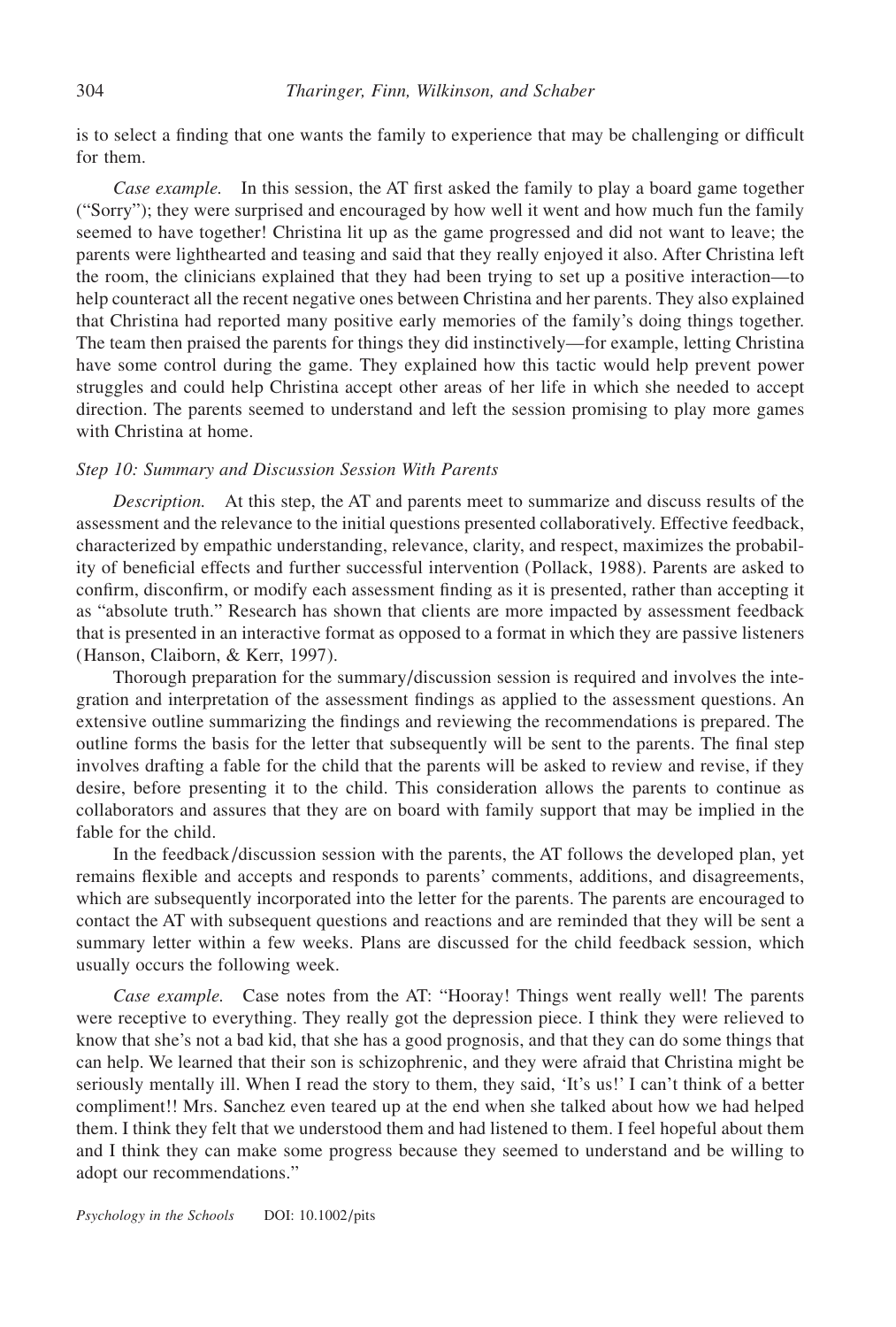## *Step 11: Summary Session With Child*

*Description.* After the summary/discussion session with the parents, the AT meets with the child to answer his or her own assessment questions (if any were generated by the child). The child, with parents present, is then presented with the personalized story or fable written by the AT, often with input from the parents, and chooses who is to read it. Stories have been found to be a nonthreatening way of providing children with meaningful feedback and enhancing gaining of hope and self-esteem (Becker, Yehia, Donatelli, & Santiago, 2002; Mutchnick & Handler, 2002). The child is invited to modify the story and is given a copy of story to take home. Any final questions are addressed, and the child and parents are thanked for participating. Good-byes and appreciative remarks end the session.

*Case example.* The AT constructed a story about a lovely unicorn in an enchanted forest who usually did well, but sometimes and often at home, would breath fire like a dragon—and the parents did not like it or understand it. (The "breathing fire" metaphor was taken from an extended inquiry to one of the Christina's Rorschach responses—provided earlier—and the unicorn was selected from what animal she would choose to be—"a unicorn because they're soft and glittery"). In the fable, a wise owl in the forest helped the unicorn and the unicorn's parents understand that the fire appeared when the unicorn was angry and scared but had no words for her feelings. The owl helped the family learn to help prevent the fire from coming out by strengthening their relationship through supporting each other and doing activities together. The unicorn responded well to the new approach and worked hard to keep her unicorn room clean and allow her parents to help her with her homework. The unicorn's fire almost entirely went away and the family was much happier together. Christina asked for the AT to read the fable to her, and she listened quite attentively and smiled at key points in the story.

## *Step 12: Written Feedback Is Sent to Parents*

*Description.* Approximately 1 month later, the AT sends a letter to the parents summarizing the results of the TA and addressing the parents' questions. The parents are urged to call with any questions. Excerpts from the letter sent to the Sanchez family began this article.

## The Outcome and Process of Change: TA as Intervention

In the personalized fable for Christina, the unicorn's fire was almost extinguished. Similarly, the research findings showed that Mr. and Mrs. Sanchez reported a significant decrease (over one standard deviation on the Behavior Assessment System for Children-2 [BASC-2]) in Christina's externalizing symptoms at the end of the TA. They stated that Christina was doing much better ("does not cry for too long anymore, does not scream, does not talk back as much, does not kick the walls," and "has gone from being good about 20% of the time to being good 85% of the time"). They also described more peace and understanding at home and reported an enhanced sense of their ability to parent well. Furthermore, Mr. and Mrs. Sanchez indicated that they were very pleased with the way their assessment questions were addressed and extremely satisfied with the quality of the service provided and the help they received. Christina indicated that she felt more hopeful and better about herself and also perceived a decrease in family conflict and an increase in family communication. These feelings were evident in Christina's response to the following question: "Imagine that another boy or girl who is coming to this project asks you what will be different about life because of the assessment, what would you tell them?" Christina said, "I think I can get along easier with my family. We have more fun, we play together, we talk nice to each other and when they ask me to clean my room I don't get an attitude." These outcomes, with one exception, held up or even looked better at follow-up assessment, which occurred 4 months later.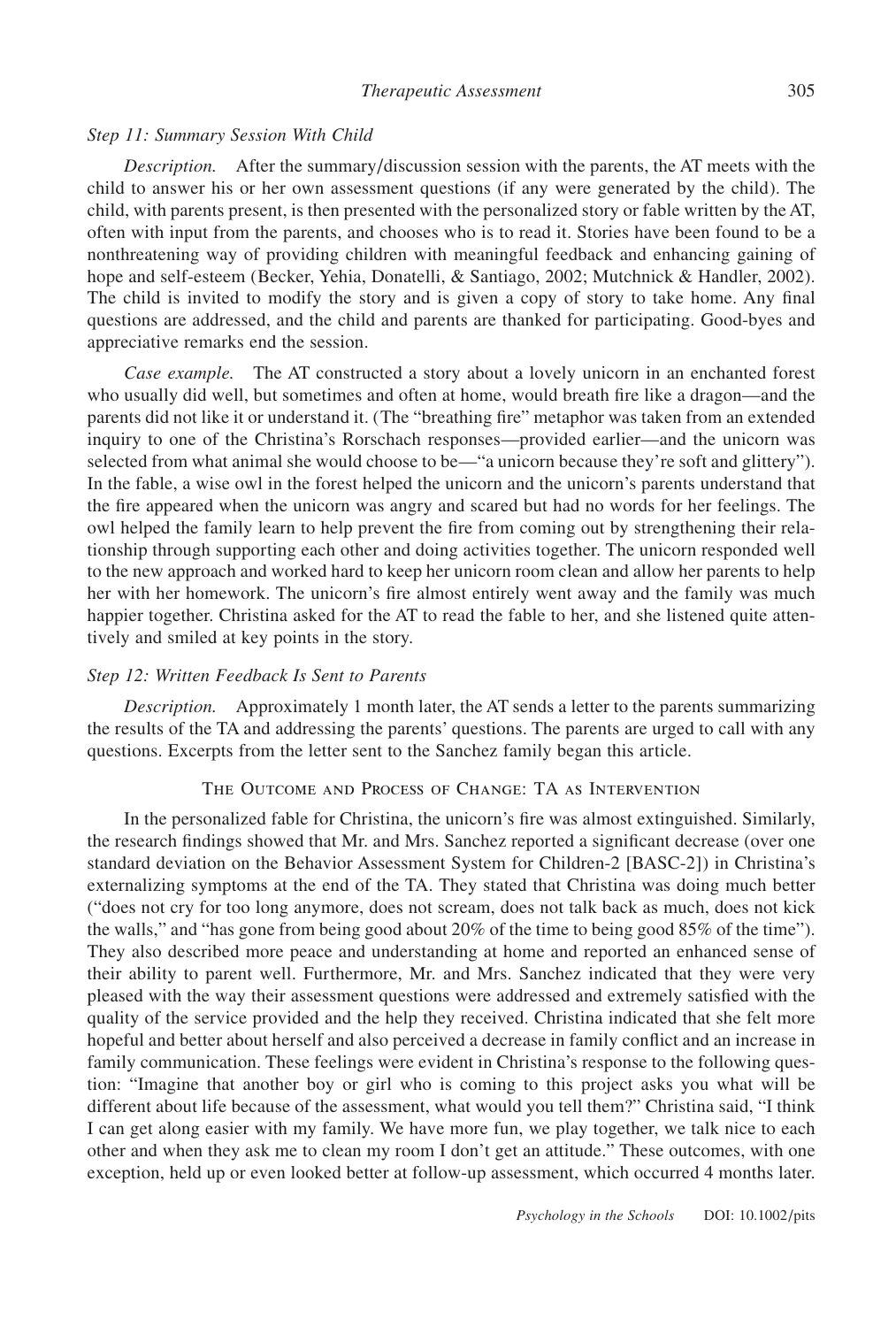The one exception was that the father noted increased symptomatology for the child, although at the same time he noted enhanced hope and family functioning. The AT noted that the father was complaining at follow-up about an incident that had occurred the evening before when Christina wanted to attend a football game and he thought she was lying. It turned out she was not, but the father indicated that he still felt upset. That may have accounted for his endorsement of increased symptoms.

This case study example suggests the potential of TA to be a powerful intervention that is perceived as acceptable and as a positive process, is satisfying for the consumers, helps reduce symptoms of concern, and begins a series of steps toward positive adaptive functioning for the family and the referred child. What happened in this case? What processes and mechanisms may have influenced the significant satisfaction and positive change?

## *Process Experienced by the Child*

Process was measured using quantitative measures and written comments after each weekly TA session over the 10-week period. Christina indicated experiencing a very positive process across the duration of the TA. She consistently endorsed that the AT was interested in her, liked her, and listened to her, and she indicated that she trusted the team and felt understood. She noted that she enjoyed playing and drawing, and that she liked that she could talk about the way she felt around the house because she could get her feelings out. She also indicated that telling the story about the person with fire coming out and telling her memories were good parts for her. She said that she learned that her parents were fun, loving, and caring, and that she could trust herself. Thus, it appears that the child's positive outcomes likely were mediated by the strong therapeutic relationship; the opportunity to express her emotions; the chance to communicate negative, fearful emotions within a supportive environment; and the opportunity to recall positive experiences with her parents.

### *Process Experienced by the Parents*

Again, process was measured using quantitative measures and written comments after each weekly TA session over the 10-week period, as well as a postassessment research interview. Findings indicated that both parents were consistently and extremely positive about the process of the TA in their weekly ratings, reporting that they felt accepted, safe, and understood; felt the AT was skillful and tuned into their family; and learned new things each week after the initial session. They commented that the AT was very patient, worked very hard to help them with their child, and helped them feel positive. Before beginning the TA, both parents endorsed moderately positive and negative feelings about their daughter's challenges and future. Over the course of the assessment they significantly increased their positive feelings and even more significantly decreased their negative feelings. The parents attributed their changes to their positive reactions to their child's positive changes, their own enhanced patience, and prayer. In the postassessment research interview, the parents added that they were feeling less guilt, were positively impacted by hearing that Christina loved them and by being able to observe how respectful and appropriate Christina was during the assessment (and thus seeing her as a good child), and felt respected and treated fairly throughout the assessment process.

Thus, it appears that these parents experienced multiple processes that likely enhanced positive change in their family system. They seemed to have been impacted cognitively (learning new things, understanding their daughter better), interpersonally (being respected and treated fairly, experiencing a positive therapeutic alliance), systemically (having positive reactions to child's positive changes, hearing and accepting that their child loves them, being willing to try new ways of interacting), as well as affectively (decreasing their negative affect toward their daughter,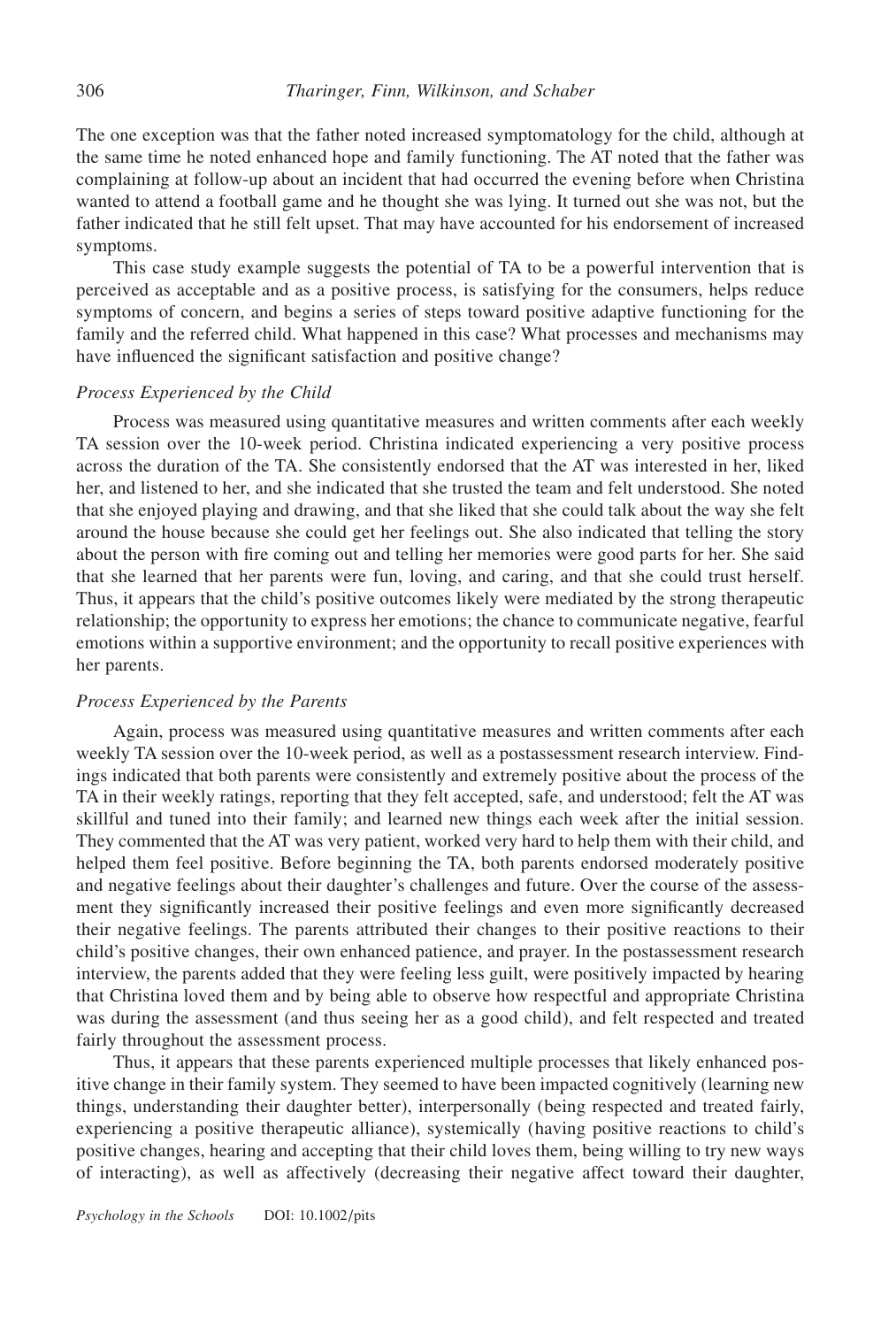developing patience, and experiencing lessened guilt and shame). A look at the experiences of the AT members provides additional insight into the interpersonal processes at work and suggests a very powerful change mechanism—parallel process.

## *Process Experienced by the Assessment Team*

The AT members reported initial positive feelings toward the parents but subsequently felt weighed down by the consistently negative and critical stance the parents took toward Christina. Although the AT continued to provide a holding environment and absorbed the parents' negativity, they found themselves frustrated and angry with the parents. Through supervision, they were able to maintain a positive and accepting response style toward the parents. Their resulting process is best described by the words of one of the AT members.

I felt that only a little change would be possible for this family. I had grown so fond of the child, but I felt so hopeless. In retrospect, these feelings were likely similar to the feelings that they had toward the child. They had become angry with her because they didn't understand her. Additionally, the parents were afraid that we would find fault with them, and that we would not believe them. Although it was unpleasant, it was necessary for us to listen and validate them. Once they felt believed and respected, their defenses lowered and they began to reveal the compassion underneath. We hoped that a similar process would occur with the child. Once she felt understood and cared for by her parents, she would show more of the loving and eager to please side of herself. This happened during the family session. By the time the feedback sessions occurred, I had come full circle in my feelings toward Mr. and Mrs. Sanchez. I saw them in the way I had seen them at first, as loving and caring but stuck in a bad place. I felt more connected and compassionate toward them, just as they felt more connected and compassionate toward the child. The fact that my own feelings toward them changed so drastically could be a barometer for the change that occurred within the family.

### Summary/Discussion

TA with children is a relatively new form of psychological assessment that serves as a collaborative, short-term family intervention. TA is designed to engage children and their parents in the assessment process collaboratively, address their questions, provide interactive feedback, and facilitate meaningful change. In this article we have described the development of TA, outlined the clinical protocol, presented a clinical case study to demonstrate the application of TA, and demonstrated the efficacy of TA through the research findings on the case study. Our findings support the potential of TA with children as a powerful intervention that is perceived as a positive process, is satisfying for both the child and parents, helps reduce symptoms of concern, changes underlying processes in positive ways, and begins a series of steps toward healthy adaptive functioning for the family and the referred child.

We have touched on the potential to implement TA and study its effectiveness in the schools, and we plan to implement such studies after we have more evidence for the efficacy of TA in the more controlled environment of a university clinic. At this point, we have some suggestions on what TA has to offer school psychologists and others conducting psychological assessments and interventions in the schools. We encourage embracing, as much as possible, a collaborative orientation to assessment, which in itself will enhance the intervention potential of assessment. We also strongly suggest co-constructing and addressing assessment questions from parents, children, and teachers when conducting school-based assessments. We also encourage using multiple methods of assessing personality and health/psychopathology (i.e., self-report and performance-based [projective]), multiple informants, and multitheoretical orientations for integration and interpretation. And finally, we suggest organizing the findings around the assessment questions and tailoring the feedback to parents, child, and teachers in ways that are meaningful to them. One of the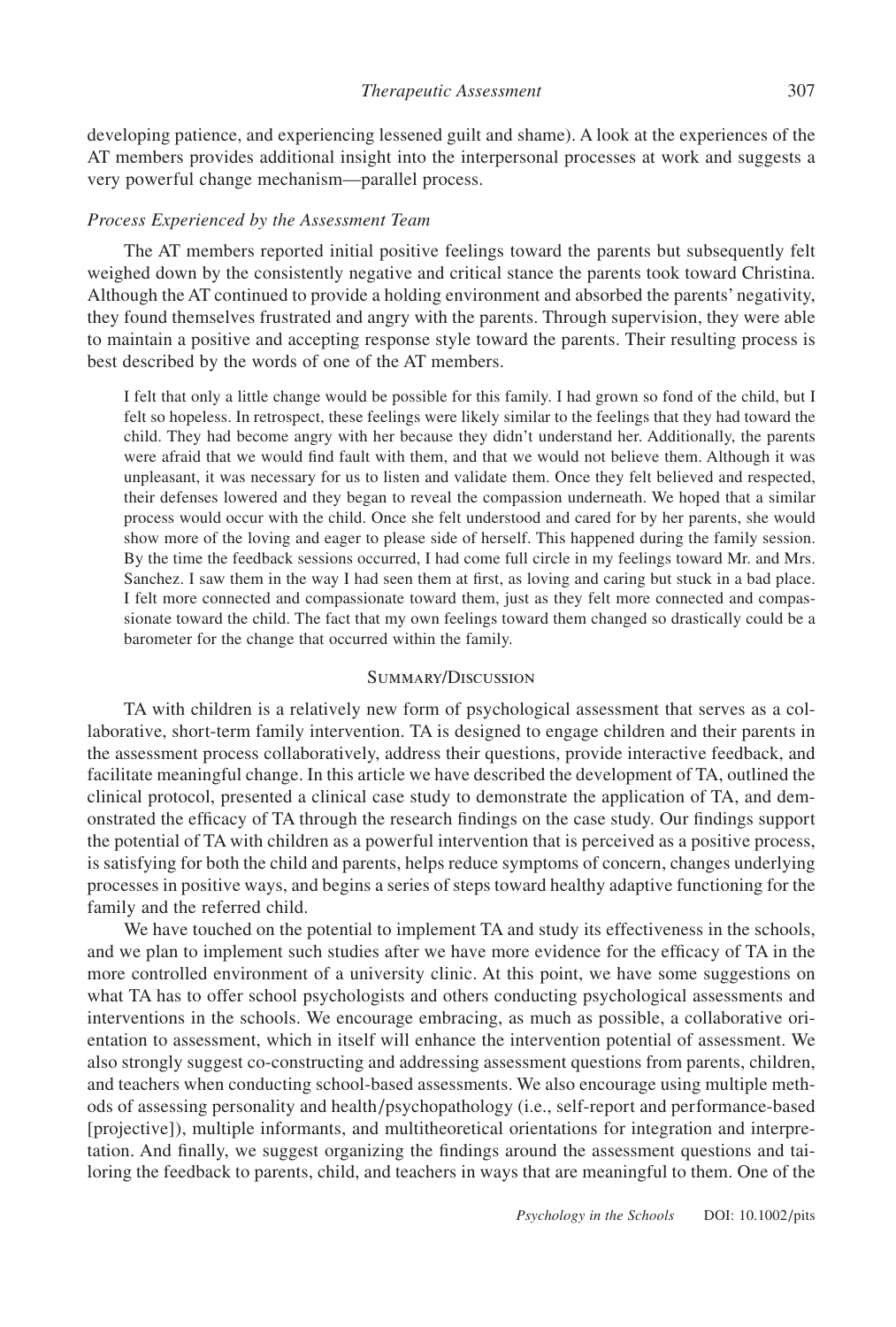authors (Tharinger) has 10 years of experience instructing and supervising graduate students in school-based assessment practica in being collaborative and using consumers' questions to guide assessment and organize feedback. Finn helped supervise graduate students practicing methods of TA with children, parents, and teachers in a school-based practicum. Almost without exception, the methods have been positively received in the schools and have resulted in positive outcomes and follow-through. Wilkinson has used techniques of TA when conducting assessments within the schools. Although these techniques met with some resistance from administrators (who were unfamiliar with TA and considered the methods to be overly time consuming), the consumers of the assessments (parents, teachers, and students) were incredibly grateful and stated specifically that assessments of this type were more helpful than traditional school-based assessments they experienced in the past. We suspect that the cooperation of administrators could be enlisted by better education and collaboration before assessments even begin.

Careful selection of when TA will have the most payoff (e.g., in terms of parental motivation and follow-through) will be wise, as the combined collaborative assessment/intervention method is time consuming and demands extensive competence from the assessor/intervener. (We estimate that TA takes about 40% more time than traditional school assessments.) Most likely it will be more successful to emphasize the interventional nature of TA when introducing it in schools, rather than presenting it as a substitute for traditional assessment. We would recommend using TA with complex cases in which the systems (teachers and parents) that need to respond to the child in more effective and empathic ways are stuck and in their "stuckness" may be doing harm, or at least obstructing progress. We remain convinced that TA practiced in the schools has the potential to provide parents and teachers with a new understanding of a student that results in enhanced empathy, motivation, commitment, and positive outcomes, as well as enhanced family-school relationships that are more easily maintained across time. We look forward to conducting future implementation and effectiveness studies to support this claim.

### **REFERENCES**

- Ackerman, S.J., Hilsenroth, M.J., Baity, M.R., & Blagys, M.D. (2000). Interaction of therapeutic process and alliance during psychological assessment. Journal of Personality Assessment, 75, 82–109.
- Anastasi, A. (1988). Psychological testing (6th ed.). New York: Macmillan.
- Beck, J.S. (1995). Cognitive therapy: Basics and beyond. New York: Guilford Press.
- Becker, E., Yehia, G.Y., Donatelli, M.F., & Santiago, M.D.E. (2002). Interventive assessment with children and their parents in group meetings: Professional training and storybook feedback. Humanistic Psychologist, 30, 114–124.
- DuBose, T. (2002). Family-centered, strength-based assessments with special needs children: A human-science approach. Humanistic Psychologist, 30, 125–135.
- Exner, J.E. (2002). The Rorschach: Basic foundation and principles of interpretation (Vol. 1, 4th ed.). Hoboken, NJ: Wiley.
- Finn, S.E. (1996). Manual for using the MMPI-2 as a therapeutic intervention. Minneapolis: University of Minnesota Press.
- Finn, S.E. (1997, March). Collaborative child assessment as a family systems intervention. Paper presented at the annual meeting of the Society for Personality Assessment, San Diego, CA.
- Finn, S.E. (2002, March). Challenges and lessons of intersubjectivity theory for psychological assessment. In M.L. Silverstein (Chair), Concepts of the self: Implications for assessment. Symposium conducted at the annual meeting of the Society for Personality Assessment, San Antonio, TX.
- Finn, S.E. (2003). Therapeutic assessment of a man with "ADD." Journal of Personality Assessment, 80, 115–129.
- Finn, S.E., & Kamphuis, J.H. (2006). Therapeutic assessment with the MMPI-2. In J.N. Butcher (Ed.), MMPI-2: A practitioner's guide (pp. 165–191). Washington, DC: APA Books.
- Finn, S.E., & Kamphuis, J.H. (in press). The MMPI-2 RC Scales and restraints to innovation, or "What have they done to my song?" Journal of Personality Assessment.
- Finn, S.E., & Tonsager, S.E. (1992). The therapeutic effects of providing MMPI-2 feedback to college students awaiting psychotherapy. Psychological Assessment, 4, 278–287.